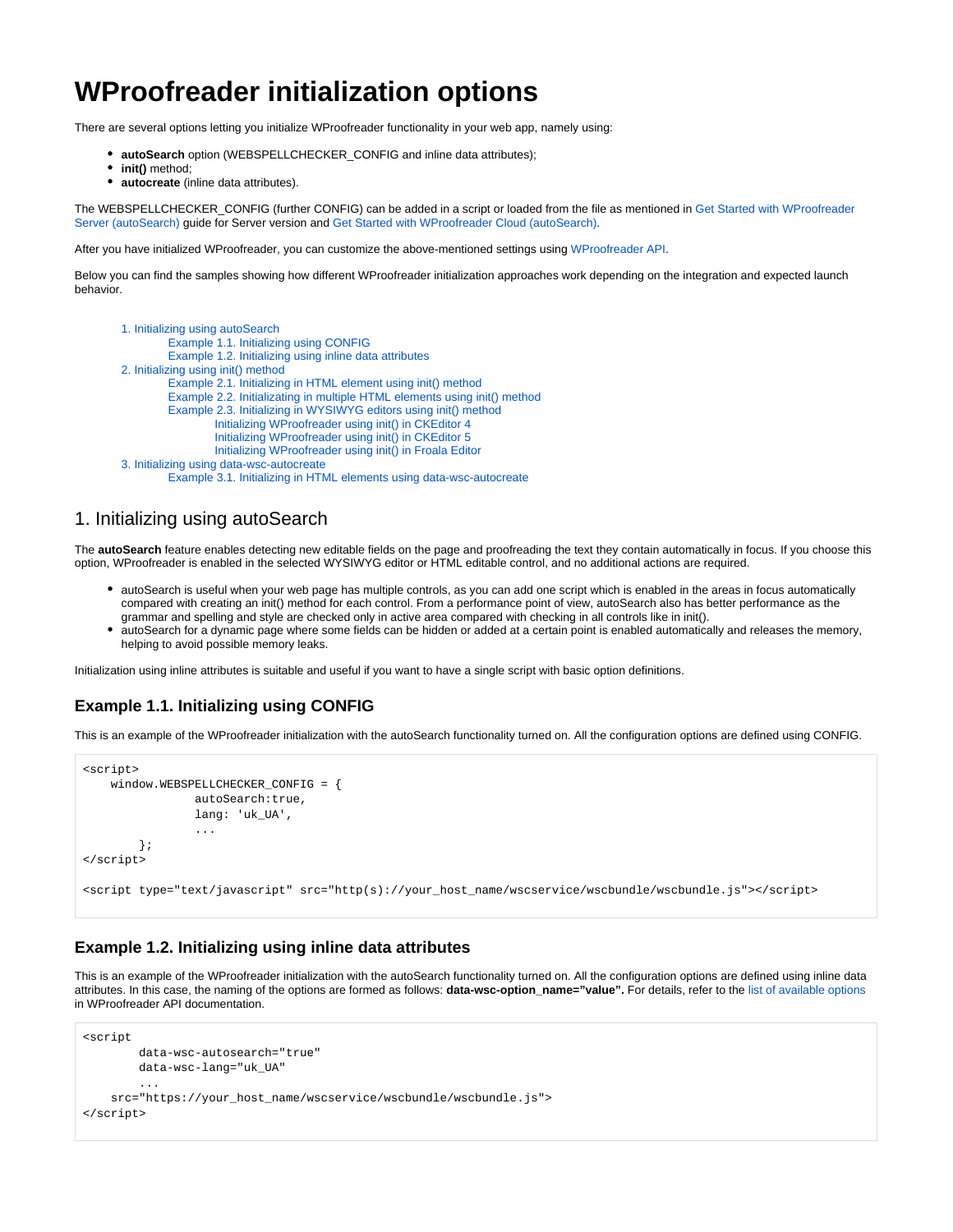When initializing using data attributes, a number of API parameters with **array** or **number** type are not supported. Thus, you cannot modify such Λ parameters as **actionItems**, **suggestionsCount**, and **moreSuggestionsCount** described further in this section. When initializing WProofreader using CONFIG, all options are supported.

## <span id="page-1-0"></span>2. Initializing using init() method

The init() method is a reasonable choice when you clearly know in which control you want to initialize WProofreader. More than that you are aware of your page controls, and additional controls do not appear dynamically.

- If your web page has several editable elements where you want to initialize WProofreader, as soon as the user loads the page, WProofreader is enabled automatically. It is not required to select the area to enable grammar and spelling check in it compared with **autoSearch** method.
- With dynamic web page load using **init()** method, administrator needs to be monitor when it's necessary to start WProofreader.

### <span id="page-1-1"></span>**Example 2.1. Initializing in HTML element using init() method**

This is an example of WProofreader initialization in HTML contenteditable element (**div**) using **init()** method. The configuration options are specified directly in the init() function.

```
<script type="text/javascript" src="http(s)://your_host_name/wscservice/wscbundle/wscbundle.js"></script>
<div contenteditable id="container1">
         <p>This sampl text is aimed at demonstrating the work of WProofreader in a contenteditable div element.<
/p>
</div>
<script>
    var instance1 = WEBSPELLCHECKER.init({
                 container: document.getElementById("container1"),
                 lang: 'uk_UA',
                 ...
         });
</script>
```
#### <span id="page-1-2"></span>**Example 2.2. Initializating in multiple HTML elements using init() method**

This is an example of WProofreader initialization in HTML contenteditable element **(div)** and HTML editable element **(textarea)** using **init()** method. The configuration options for both controls are defined separately in a single CONFIG.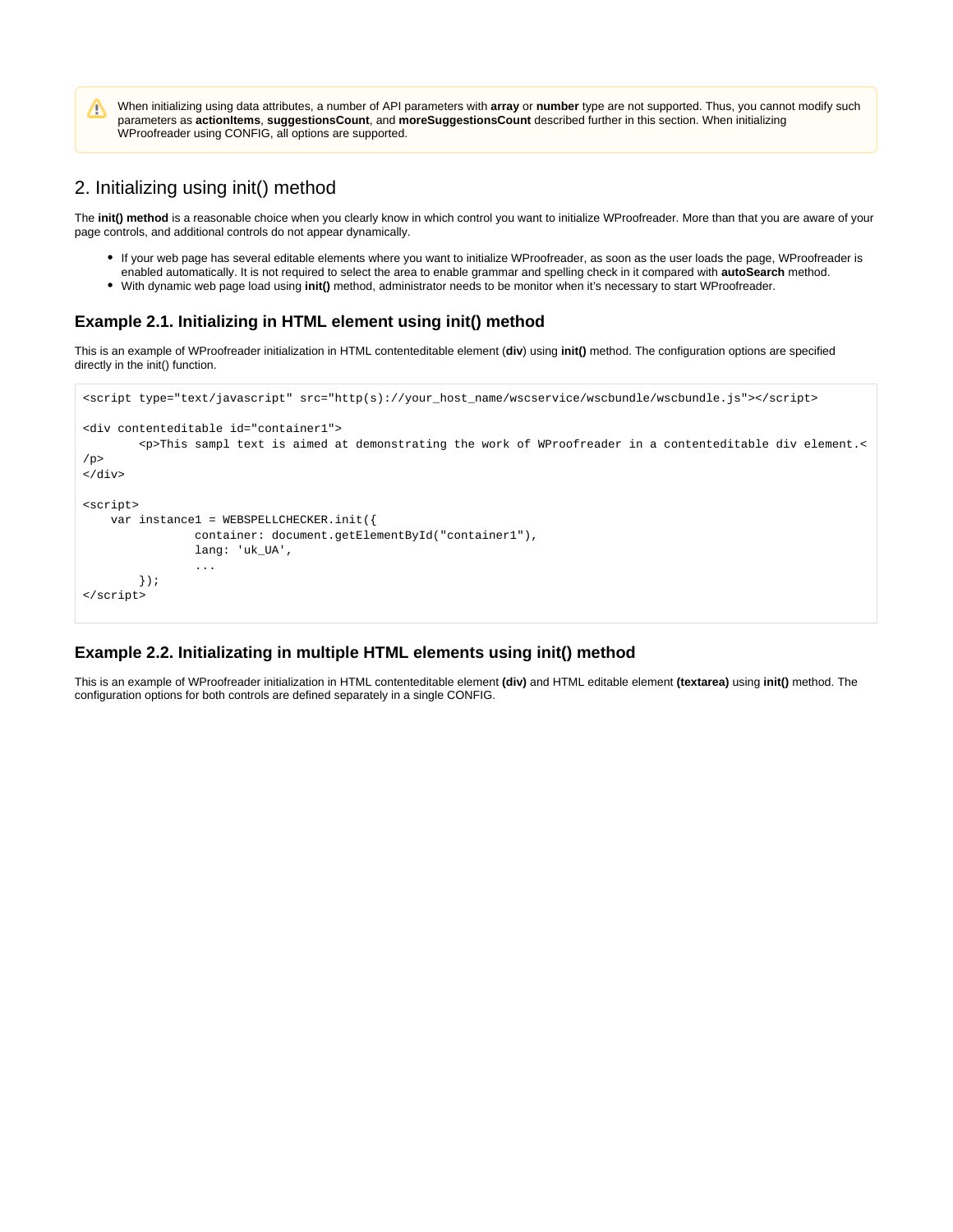```
<script>
        window.WEBSPELLCHECKER_CONFIG = {
                lang: 'uk_UA',
                 ...
    };
</script>
<script type="text/javascript" src="http(s)://your_host_name/wscservice/wscbundle/wscbundle.js"></script>
<div contenteditable id="container1">
        <p>This sampl text is aimed at demonstrating the work of WProofreader in a contenteditable div element.<
/p</div>
<script>
    var instance1 = WEBSPELLCHECKER.init({
                container: document.getElementById("container1"),
        });
</script>
<textarea id="container2" type="text">This sampl text is aimed at demonstrating the work of WProofreader in a 
textarea textform element.</textarea>
<script>
    var instance2 = WEBSPELLCHECKER.init({
                container: document.getElementById("container2"),
        });
</script>
```
#### <span id="page-2-0"></span>**Example 2.3. Initializing in WYSIWYG editors using init() method**

There is an option to explicitly initialize WProofreader in such rich text editors as **Froala Editor 3**, **CKEditor 4**, and **CKEditor 5** using **init()** method. However, it is strongly recommended to use this method with **autoSearch** and **autoDestroy** options in CONFIG.

Turned on/enabled **autoDestroy** parameter will be monitoring the state of the WEBSPELLCHECKER instance and handling its destroy after removal (deleted or hidden) of an editable container from the page. At the same time enabled **autoSearch** parameter will restore an instance when it is needed. It can be useful for example, when switching to the code editing mode in the editor, WEBSPELLCHECKER instance must be deleted and then restored after returning back to the editor. Thus, it is the autoSearch that restores it.

#### <span id="page-2-1"></span>**Initializing WProofreader using init() in CKEditor 4**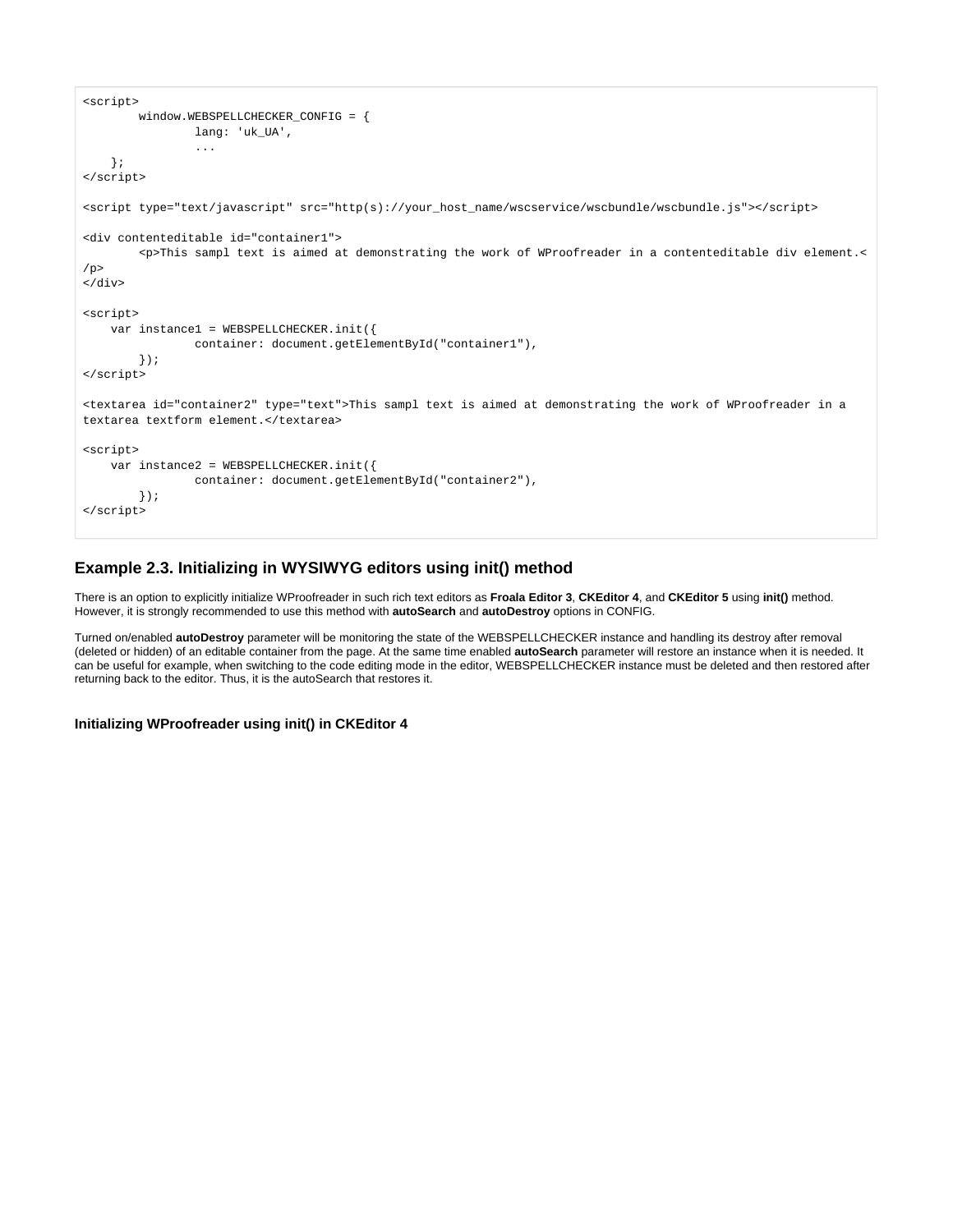```
<!-- Include the WEBSPELLCHECKER_CONFIG variable. -->
<script>
    window.WEBSPELLCHECKER_CONFIG = {
                autoSearch: true,
                autoDestroy: true,
 ... 
    };
</script>
<script type="text/javascript" src="http(s)://host_name/wscservice/wscbundle/wscbundle.js"></script>
<!-- Use this path for the Cloud-based version
<script type="text/javascript" src="https://svc.webspellchecker.net/spellcheck31/wscbundle/wscbundle.js"><
/script>
--<div id="ckeditor4-editor">
    <p>These are an examples of a sentences with two mispelled words and grammar problems. Just type text with 
misspelling to see how it works.</p>
</div>
<script>
        CKEDITOR.disableAutoInline = true;
        CKEDITOR.on('instanceReady', function(event) {
                var editor = event.editor;
            WEBSPELLCHECKER.init({
                        //catch both iframe and inline modes 
                 container: editor.window.getFrame() ? editor.window.getFrame().$ : editor.element.$
                 });
        });
        CKEDITOR.replace('ckeditor4-editor', {});
</script>
```
#### <span id="page-3-0"></span>**Initializing WProofreader using init() in CKEditor 5**

```
<!-- Include the WEBSPELLCHECKER_CONFIG variable. -->
<script>
    window.WEBSPELLCHECKER_CONFIG = {
                autoSearch: true,
                 autoDestroy: true,
                 ... 
    };
</script>
<script type="text/javascript" src="https://your_host_name/wscservice/wscbundle/wscbundle.js"></script>
<div id="ckeditor5-editor">
        <p>These are an examples of a sentences with two mispelled words and grammar problems. Just type text 
with misspelling to see how it works.</p>
</div>
<script>
        ClassicEditor
             .create(document.querySelector('#ckeditor5-editor'))
            .then(editor => {
                 WEBSPELLCHECKER.init({
                    container: editor.ui._editableElements.get('main')
                 });
            });
</script>
```